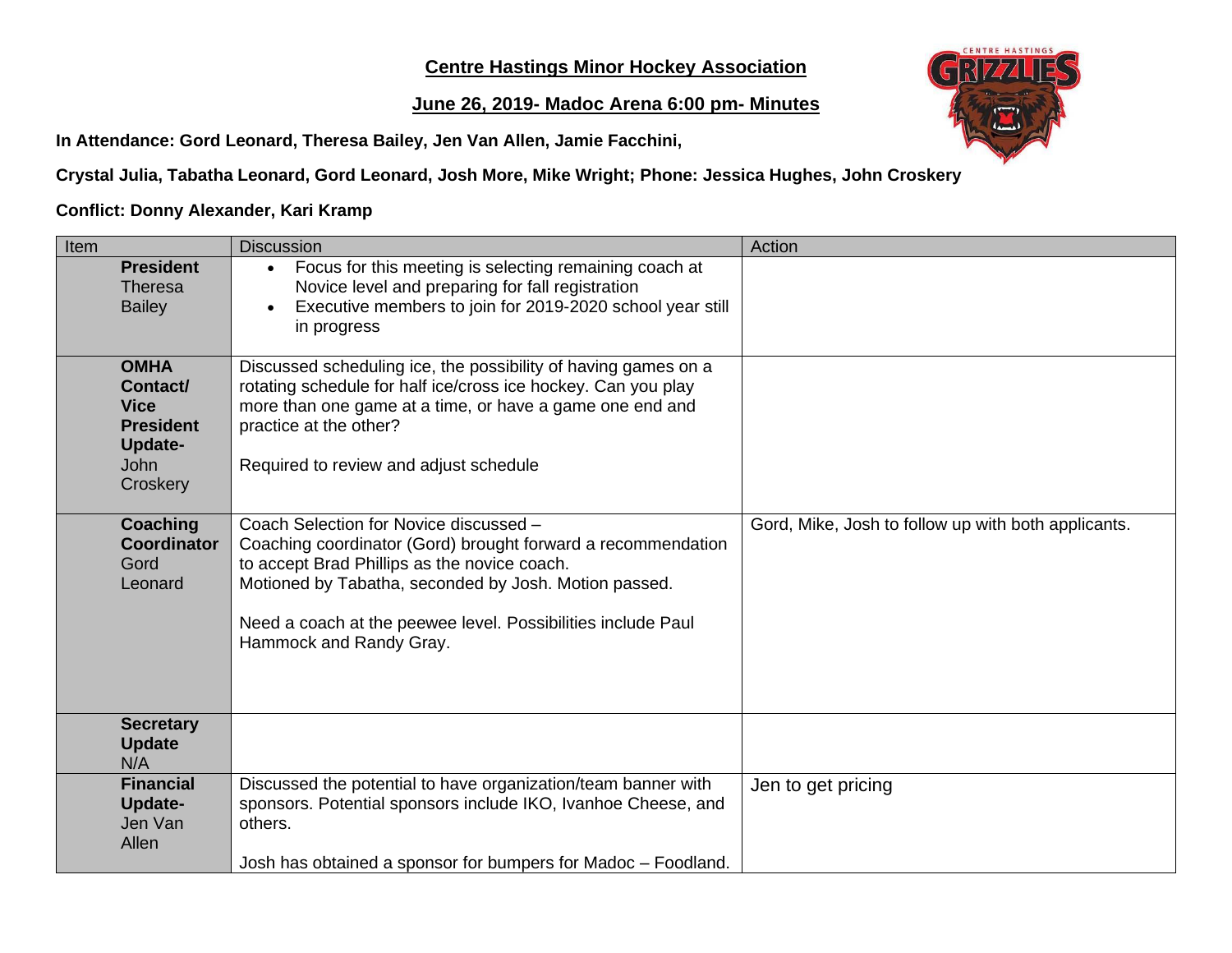| Item                                 |                                                         | <b>Discussion</b>                                                                                                                                                                                                                                                                                                                                                                                                                                                                                        | Action                                                                                                                                             |
|--------------------------------------|---------------------------------------------------------|----------------------------------------------------------------------------------------------------------------------------------------------------------------------------------------------------------------------------------------------------------------------------------------------------------------------------------------------------------------------------------------------------------------------------------------------------------------------------------------------------------|----------------------------------------------------------------------------------------------------------------------------------------------------|
| <b>Update</b><br>Leonard             | <b>Registration</b><br><b>Tabatha</b>                   | Discussed the potential of personalized letters inviting players to<br>come out to skates.<br>Discussed the possibility of August camps for Grizzlies to get<br>players back on the ice.                                                                                                                                                                                                                                                                                                                 | Jamie to develop letter<br>Tab to provide information on previous players and<br>addresses<br>Theresa to find dates for potential skates at rhino. |
|                                      | <b>Fundraising</b><br>Update $-$<br>Kari Kramp          |                                                                                                                                                                                                                                                                                                                                                                                                                                                                                                          |                                                                                                                                                    |
| <b>Update</b>                        | <b>Equipment</b><br><b>Mike Wright</b>                  | Jerseys (mandatory that each team collects jerseys after<br>$\bullet$<br>every game - teams appoint someone to collect/care for<br>jerseys)                                                                                                                                                                                                                                                                                                                                                              | Gord to inform during coach's night<br>$\bullet$                                                                                                   |
| <b>Update</b><br>Donny               | <b>Referee</b><br>Alexander                             | N/A<br>$\bullet$                                                                                                                                                                                                                                                                                                                                                                                                                                                                                         | N/A                                                                                                                                                |
| <b>Gates</b><br><b>Update</b><br>N/A |                                                         | - 50/50? Give teams the option to "buy out" of doing 50/50 rather<br>than selling at games (based on average earnings from last year)<br>- Limit exhibition games for teams (max. 3 games), anything<br>further needs to come from team budgets/out of pocket<br>Motion by Tab to have each family contribute \$15/player or<br>\$150/team to offset 50/50 costs during regular season with the<br>coaches decision for using this method or running ongoing<br>50/50. Seconded by John. Motion carried. | Gord to communicate changes at coach's meeting.                                                                                                    |
| <b>Update</b><br>Jamie               | <b>Tournament</b><br>Facchini                           | N/A                                                                                                                                                                                                                                                                                                                                                                                                                                                                                                      | N/A                                                                                                                                                |
|                                      | <b>Publicity</b><br><b>Coordinator</b><br>Crystal Julia | N/A                                                                                                                                                                                                                                                                                                                                                                                                                                                                                                      | N/A                                                                                                                                                |
| Jessica<br><b>Hughes</b>             | <b>IP Update</b>                                        | $\bullet$ N/A                                                                                                                                                                                                                                                                                                                                                                                                                                                                                            | N/A                                                                                                                                                |
| <b>Update</b>                        | <b>Leo League</b><br>Josh Moore                         | $\bullet$ N/A                                                                                                                                                                                                                                                                                                                                                                                                                                                                                            | N/A                                                                                                                                                |